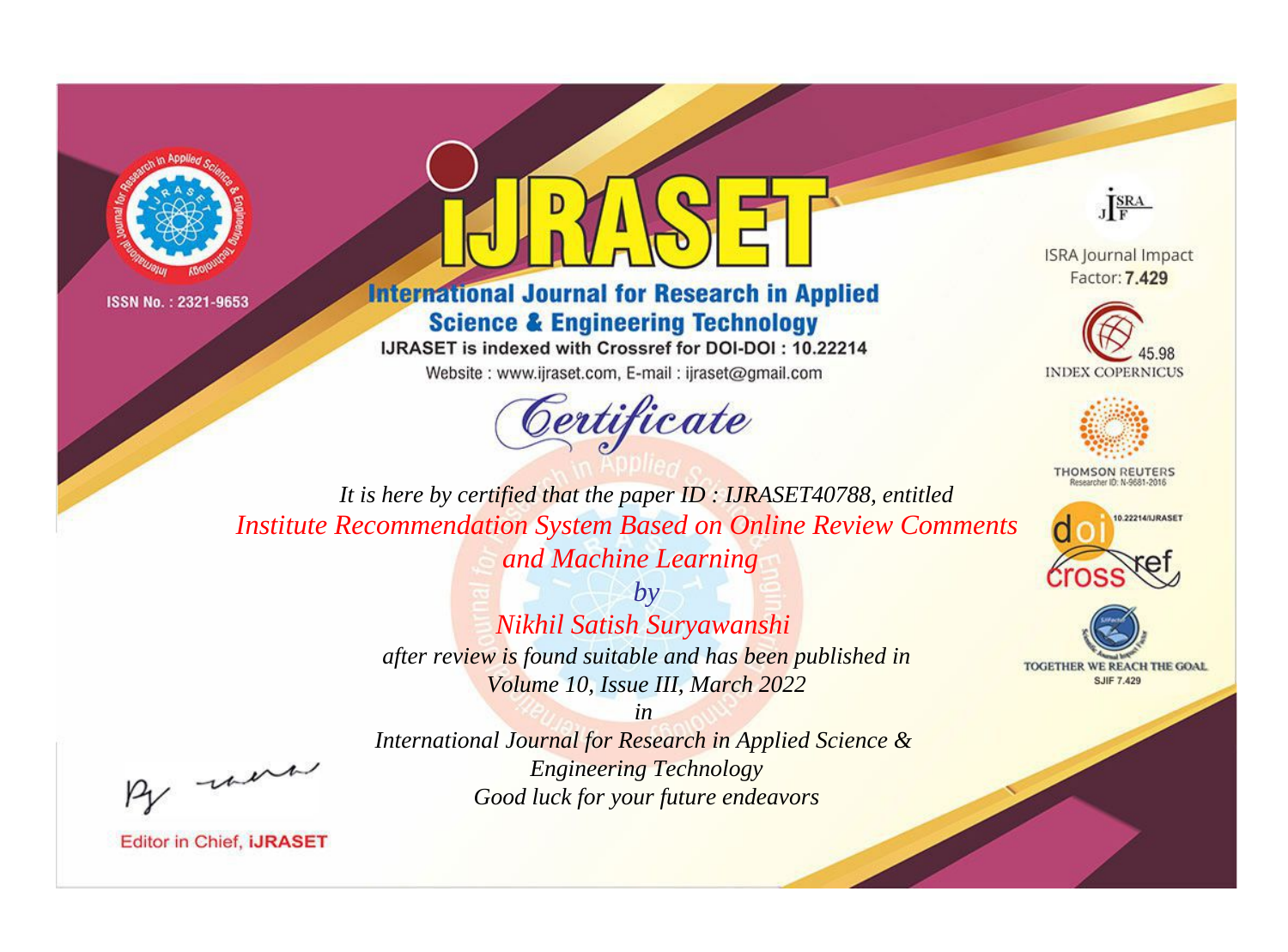



**International Journal for Research in Applied Science & Engineering Technology** 

IJRASET is indexed with Crossref for DOI-DOI: 10.22214

Website: www.ijraset.com, E-mail: ijraset@gmail.com



JERA

**ISRA Journal Impact** Factor: 7.429





**THOMSON REUTERS** 



TOGETHER WE REACH THE GOAL **SJIF 7.429** 

It is here by certified that the paper ID: IJRASET40788, entitled **Institute Recommendation System Based on Online Review Comments** and Machine Learning

> $b\nu$ **Harsh Shrivastav** after review is found suitable and has been published in Volume 10, Issue III, March 2022

> > $in$

were

International Journal for Research in Applied Science & **Engineering Technology** Good luck for your future endeavors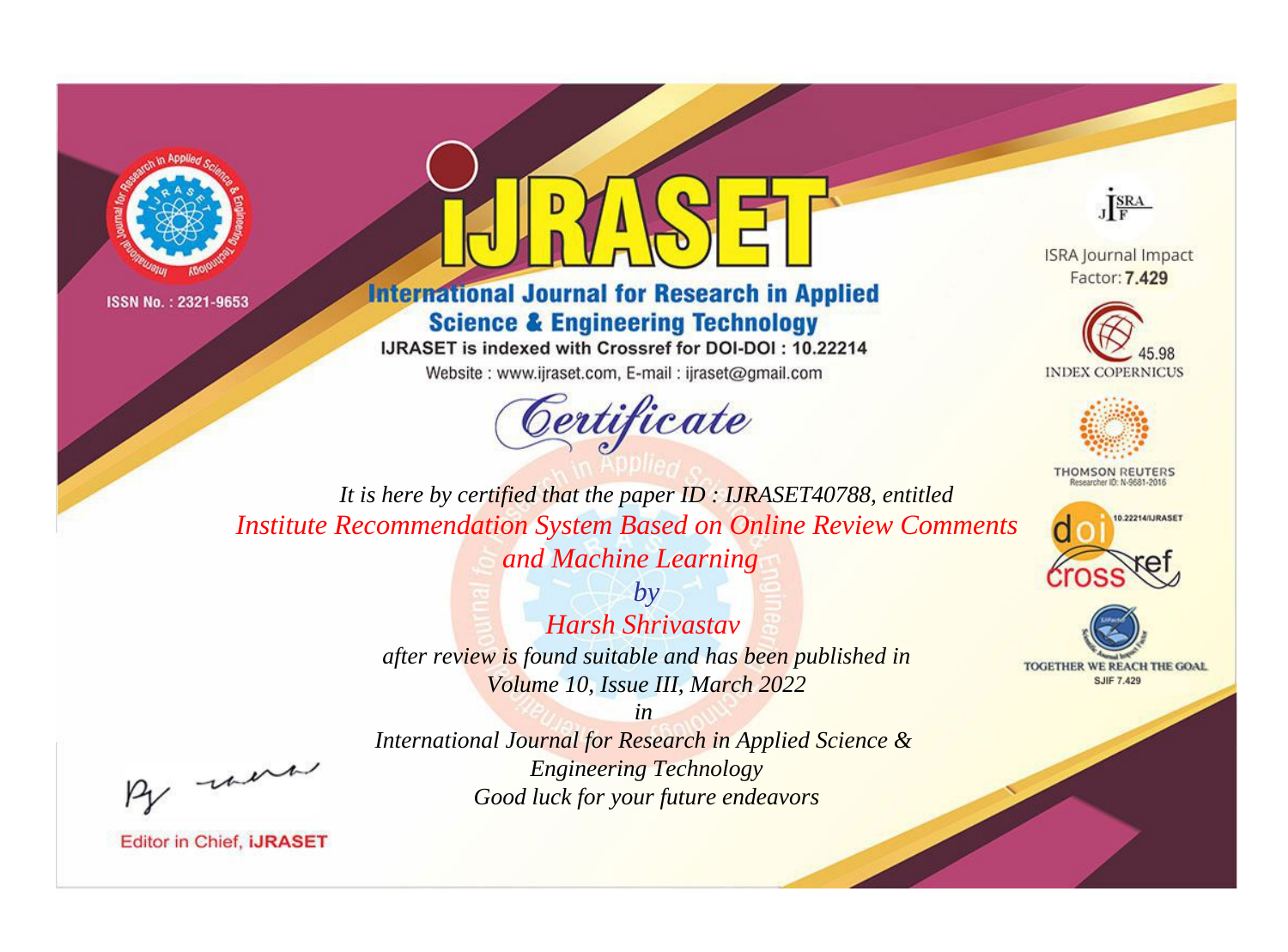



**International Journal for Research in Applied Science & Engineering Technology** 

IJRASET is indexed with Crossref for DOI-DOI: 10.22214

Website: www.ijraset.com, E-mail: ijraset@gmail.com



JERA

**ISRA Journal Impact** Factor: 7.429





**THOMSON REUTERS** 



TOGETHER WE REACH THE GOAL **SJIF 7.429** 

It is here by certified that the paper ID: IJRASET40788, entitled **Institute Recommendation System Based on Online Review Comments** and Machine Learning

> $b\nu$ Prateek Bajpai after review is found suitable and has been published in Volume 10, Issue III, March 2022

> > $in$

were

International Journal for Research in Applied Science & **Engineering Technology** Good luck for your future endeavors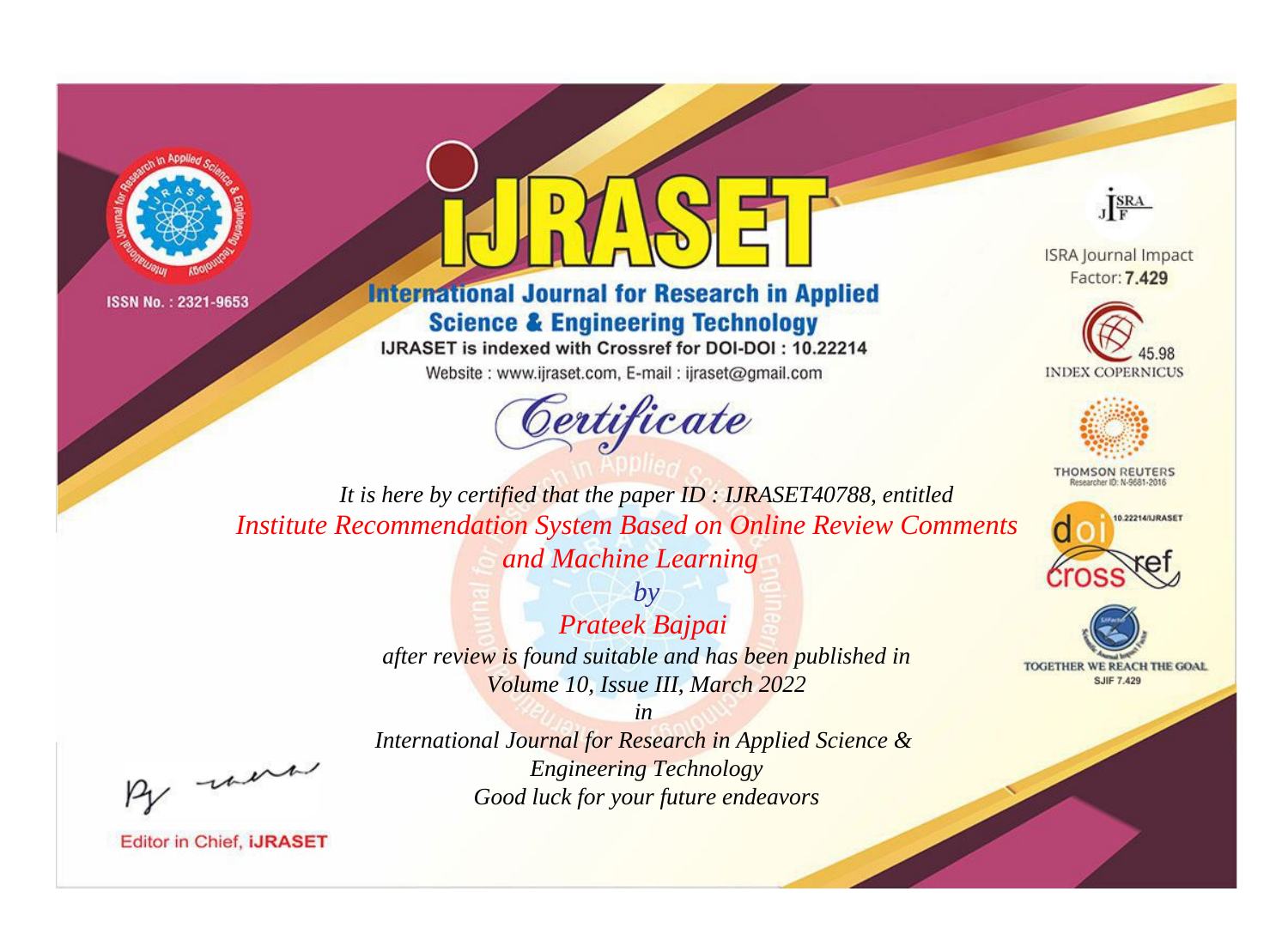



**International Journal for Research in Applied Science & Engineering Technology** 

IJRASET is indexed with Crossref for DOI-DOI: 10.22214

Website: www.ijraset.com, E-mail: ijraset@gmail.com



JERA

**ISRA Journal Impact** Factor: 7.429





**THOMSON REUTERS** 



TOGETHER WE REACH THE GOAL **SJIF 7.429** 

It is here by certified that the paper ID: IJRASET40788, entitled **Institute Recommendation System Based on Online Review Comments** and Machine Learning

> $b\nu$ Asmita Orse after review is found suitable and has been published in Volume 10, Issue III, March 2022

> > $in$

International Journal for Research in Applied Science & **Engineering Technology** Good luck for your future endeavors

were